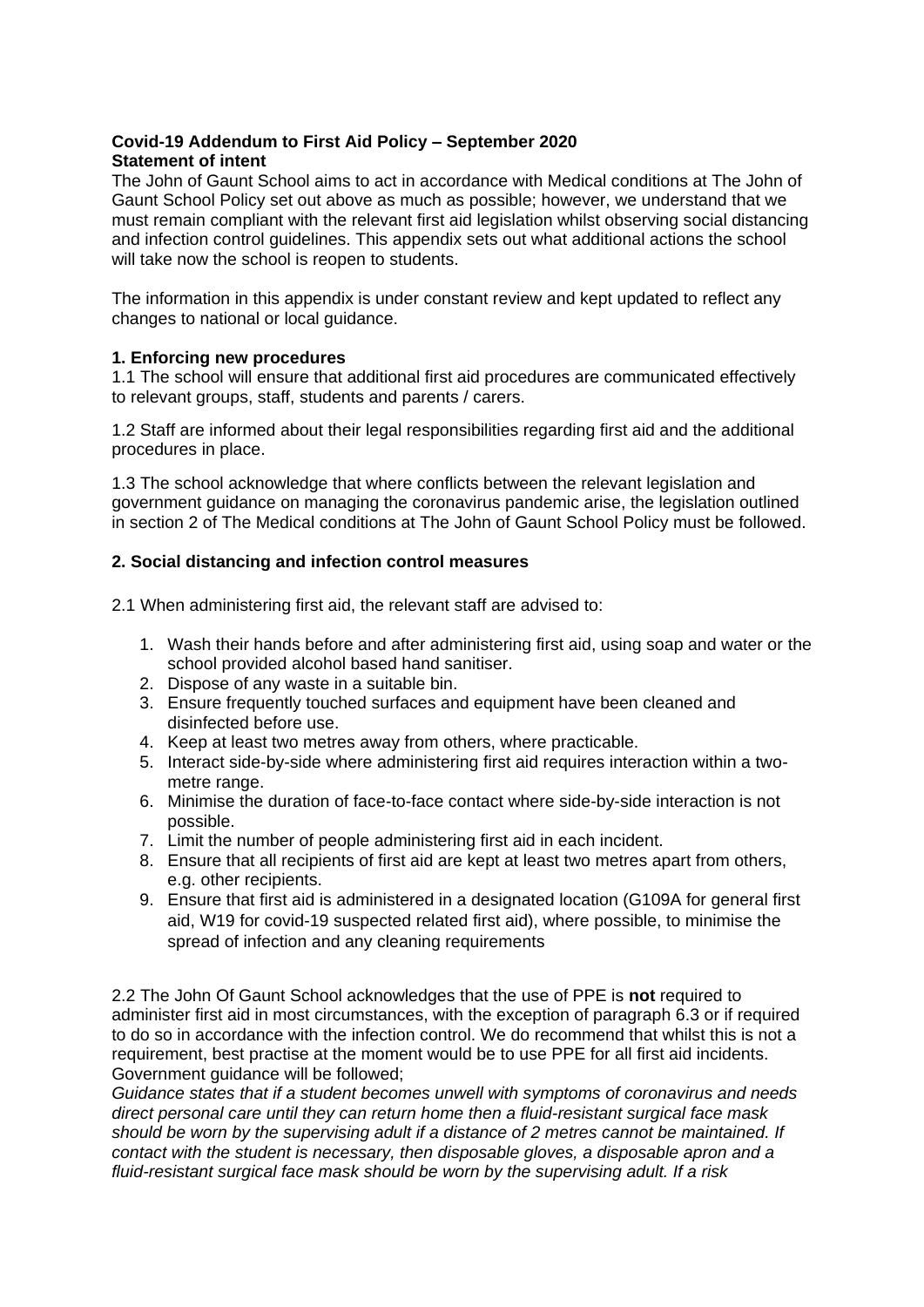*assessment determines that there is a risk of splashing to the eyes, for example from coughing, spitting, or vomiting, then eye protection should also be worn*.

## **3. First aiders**

3.1 In line with the current first aid policy, the school will ensure that there is the required minimum number of trained first aiders on site during school hours and for any extra curricular activities and out of standard school hour teaching (including period 0 and period 6 for Y11 and sixth form students) .

3.2 Where a first aider must be sent home due, the school will ensure that the minimum number of first aiders on site is maintained and arranges cover where necessary.

# **4. First aid training**

4.1 First aiders' training is kept up-to-date including how to support and deal with suspected cases of Covid-19 and infection control.

## **5. Administering and handling medication**

5.1 When administering medication, staff are expected to:

- 1. Follow the procedures set out in The John Of Gaunt School Supporting Pupils with Medical Conditions Policy.
- 2. Adhere to the school's social distancing and infection control measures as much as possible.
- 3. Minimise the time spent in close proximity to others. Where maintaining a distance of two metres is not possible, staff should use side-by-side interaction with others instead.
- 4. Minimise face-to-face contact where side-by-side interaction is not practical.
- 5.2 When handling and storing medication, staff are advised to:

Wash their hands for at least 20 seconds with soap and water or use the school's provided alcohol-based hand sanitiser before and after they handle medication.

Wash and disinfect frequently touched surfaces before contact, including any receptacles for storing medicine, where required.

Minimise the number of people handling medication.

Ensure that medication or medical equipment brought in from home is safe to be taken home again.

# **6. Ill health and infection**

6.1 Where an individual must wait on the school premises to go home when showing symptoms of coronavirus, staff ensure that:

The individual is isolated in a cool, well-ventilated, designated area (this is W19). They adhere to the school's social distancing and infection control measures. Areas used by the individual are cleaned and disinfected once they leave, e.g. toilets.

6.3 Any student or member of staff who displays or reports any symptom of Covid -19 whilst in school must be quarantined and sent home. They must stay at home, self-isolating until they have had a Covid-19 test which is clear or are advised by health professionals that they can return to school. Students and staff who have been in contact with the named person displaying symptoms do not have to be sent home or self-isolate unless we are advised to do so by health officials.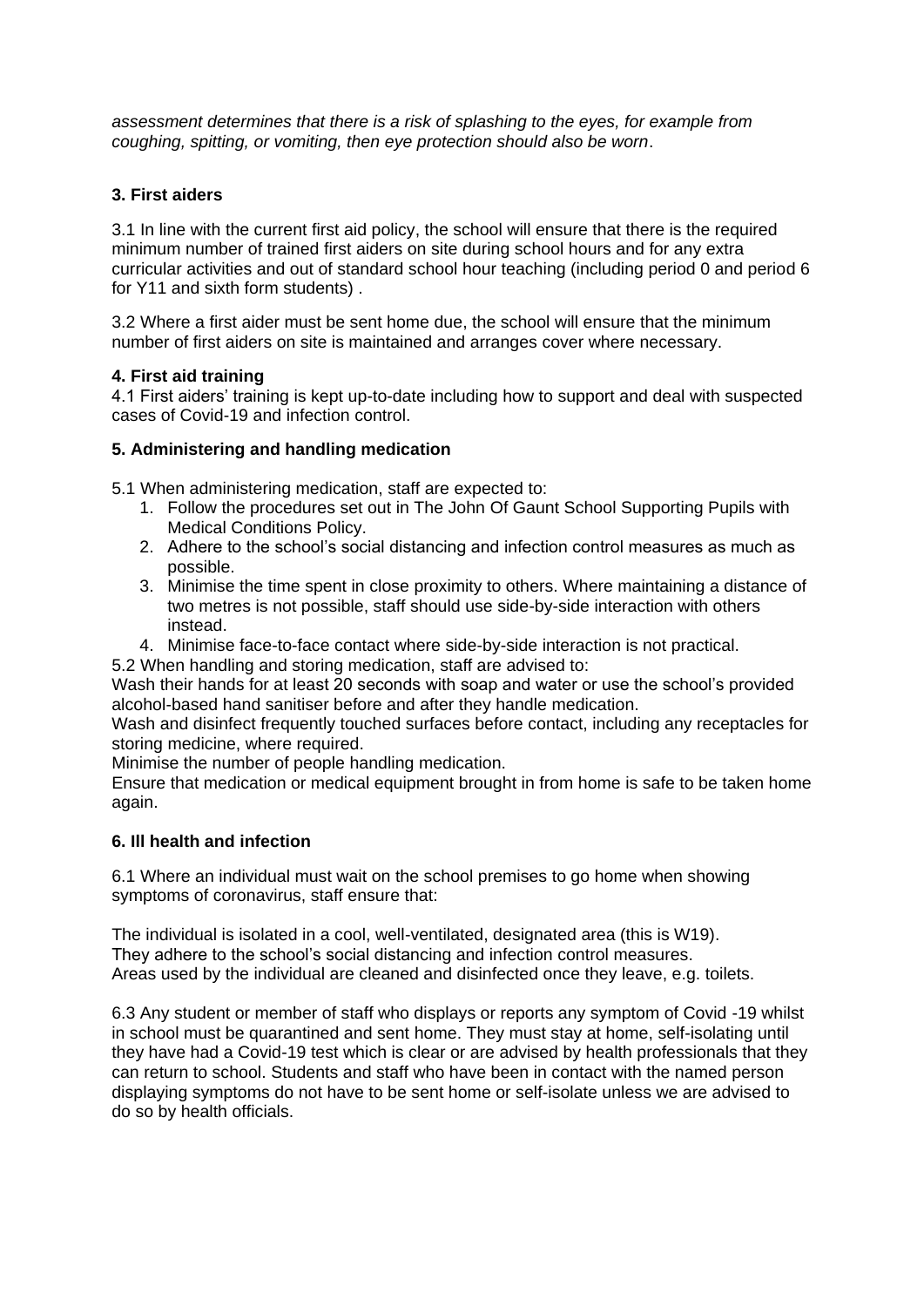6.5 In the event of a member of the school community, staff, volunteer or student testing positive for Covid-19, we will seek advice from the relevant NHS advisors and take action accordingly.

6.6 Members of the school community (Staff, parents, volunteers, students) must not attend school if they display symptoms of covid-19 whilst not at school unless they have had a negative covid-19 test or have been advised by health professionals that it is permitted to attend school.

6.7 In the event that a symptomatic individual requires first aid, and a distance of two metres is practical and can be maintained, staff follow the procedures in section 2 of this appendix.

6.8 Staff wear PPE when required to administer first aid to a symptomatic individual if a distance of two metres cannot be maintained, e.g. the pupil is very distraught or has complex needs.

6.9 If a member of staff has helped care for a symptomatic individual and develops symptoms themselves, they are to be sent home immediately.

## **7. Emergencies**

7.1 When administering emergency first aid, social distancing restrictions do not apply.

7.2 A member of staff must call 999 immediately if a symptomatic individual becomes severely unwell or their life is at risk.

7.3 Parents who must collect their unwell child from school are informed that they must call 999 if their child becomes severely unwell or their life is at risk.

## **8. Requirement to isolate**

8.1 Students and staff must follow current Government guidance in regards to the need to self isolate. Where possible anyone showing symptoms of covid-19 should be tested to confirm the diagnosis of Covid-19. Guidance is currently as follows

*If you have [symptoms](https://www.gov.uk/government/publications/covid-19-stay-at-home-guidance/stay-at-home-guidance-for-households-with-possible-coronavirus-covid-19-infection#symptoms) of COVID-19 however mild, self-isolate for at least 10 days from when your symptoms started. You should arrange to have a test to see if you have COVID-19 – go to [testing](https://www.nhs.uk/conditions/coronavirus-covid-19/testing-for-coronavirus/) to arrange. Do not go to a GP surgery, pharmacy or hospital.*

*If you are not experiencing symptoms but have tested positive for COVID-19, self-isolate for at least 10 days, starting from the day the test was taken. If you develop symptoms during this isolation period, restart your 10-day isolation from the day you developed symptoms.*

*After 10 days, if you still have a temperature you should continue to self-isolate and seek medical advice. You do not need to self-isolate after 10 days if you only have a cough or loss of sense of smell or taste, as these symptoms can last for several weeks after the infection has gone*.

8.2 Government guidance for ending household isolation:

### Ending household isolation

After 10 days, if the first person to become ill feels better and no longer has symptoms other than cough or loss of sense of smell/taste they can return to their normal routine.

If you live with others, then everyone else in the household who remains well should end their isolation after 14 days. This 14-day period starts from the day the first person in the